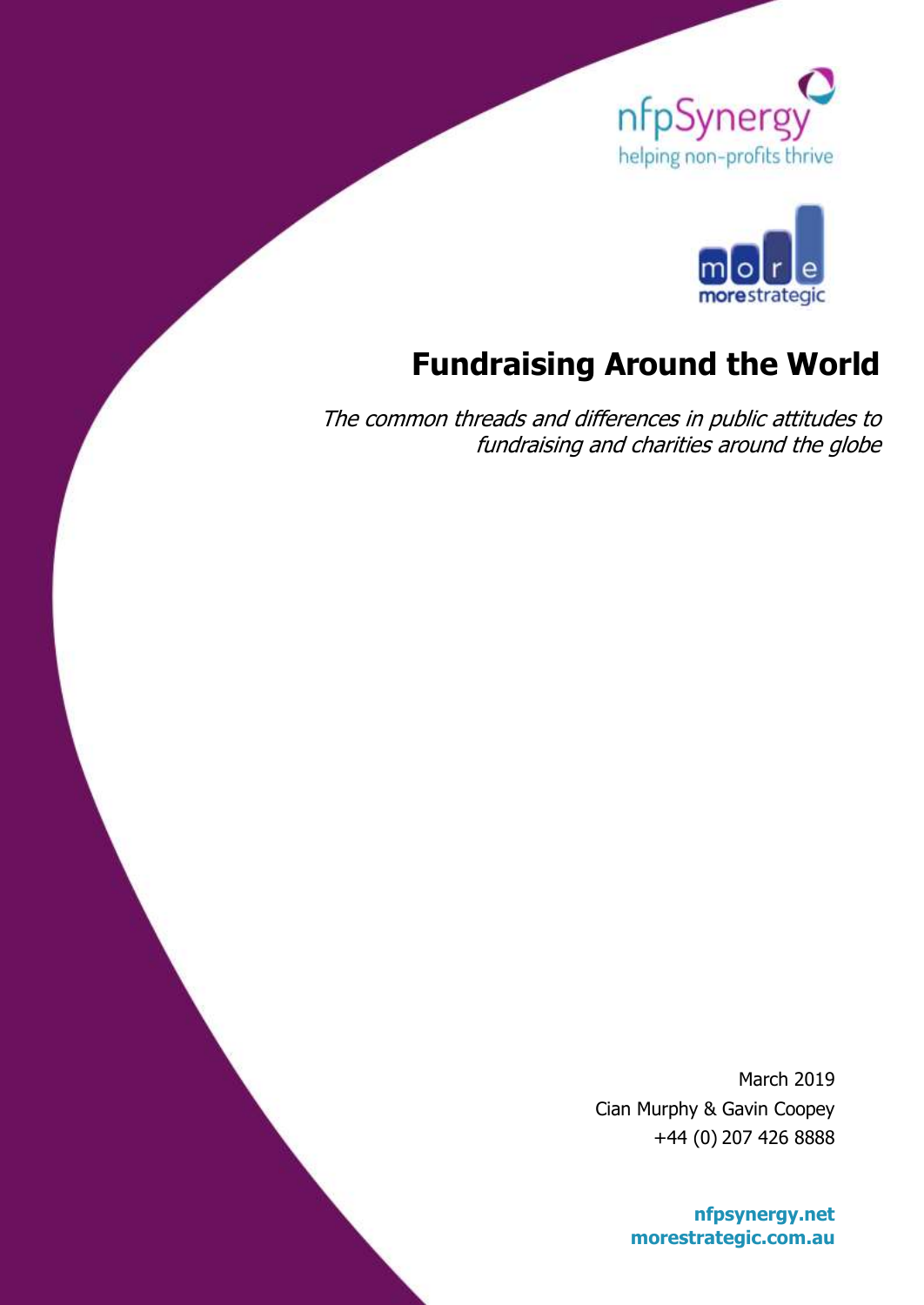# **Background**

nfpSynergy have been tracking trust and confidence in charities among the public in both the UK and Ireland for over a decade, while More Strategic have tracked trust in charities both among donors and the public in Australia over the last five years. In our conversations together, we had noticed points of similarity and contrast between the three markets and wanted to be able to put these in a more global context. Was the stark decline in trust in Ireland a uniquely Irish phenomenon or had it happened in other markets as well? Were donors in Australia feeling particularly overwhelmed compared to other countries? In addition to this, More Strategic had developed a segmentation of the charity market in Australia – we wanted to see how this played out in other markets.

In order to try and answer some of these questions, we put together a proposal to explore levels of trust in charities and other institutions, as well as donor sentiment more broadly, among the public in a range of markets. Ultimately, with the support of our sponsors in a number of markets (please see full details at the end of the report), as well as our own social investment, we were able to include nine countries in the research project:

- Australia
- Canada
- Germany
- Ireland
- Netherlands
- New Zealand
- South Korea
- UK
- USA

The results, initially presented at the International Fundraising Congress 2018, have shown us some remarkable patterns in engagement with charities and cultures of giving around the world. We are pleased to be able to share these results here and hope in the future to be able to expand the research to an even broader number of countries, and explore those countries already in the study in greater depth.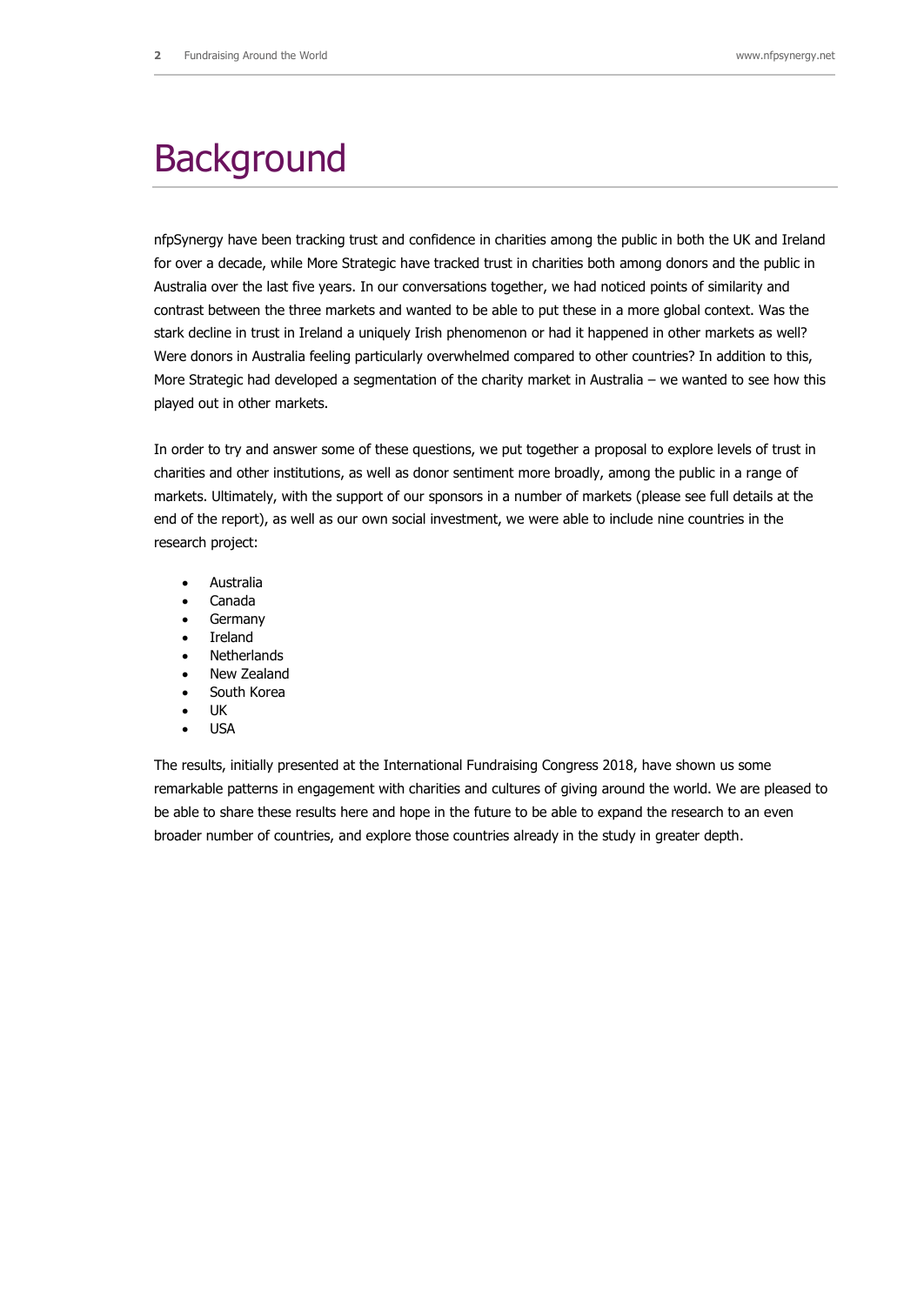# Summary of Key Findings

- Trust in charities varies significantly between countries and over time. The USA currently has high levels of trust, while the Netherlands and South Korea have much lower levels.
- The example of Ireland; where trust has gone from very high levels to comparatively low losing over a third of the numbers saying they trust charities across 6 years (from 74% to 48%) - shows however that trust is a volatile thing that cannot be relied on to remain constant.
- The charity landscape also varies greatly by country:
	- o The US shows huge levels of enthusiasm for giving, high levels of trust in charities and a strong belief in the importance and impact that charities are having.
	- $\circ$  Canadians are broadly positive about charities, though without the overwhelming enthusiasm of their neighbours in the US.
	- $\circ$  In Australia, while trust in and enthusiasm for charities is high, there is concern about the level of fundraising and the number of charities and charity requests.
	- o New Zealand has moderately high levels of trust and the public is less likely to feel overwhelmed by fundraising than Australians.
	- $\circ$  Despite controversies facing charities in recent years, the UK has about average levels of trust and confidence in charities across the group of countries we sampled.
	- $\circ$  In Ireland, charity scandals have caused a collapse in trust and a lack of confidence in how charities are run.
	- $\circ$  The German charity market appears to be underdeveloped, with fewer people seeing charities as vital, but also lower levels of annoyance with fundraising.
	- $\circ$  In the Netherlands on the other hand, there is something of a perfect storm the role of charities is seen as comparatively unimportant and, at the same time, people still feel there are too many charities and too much fundraising. This results in one of the lowest levels of trust amongst our sample countries.
	- $\circ$  South Koreans have the very lowest levels of trust in charities. Despite many reporting enjoying to give, there is again a strong perception that there are too many charities. Interestingly, the lack of trust is not driven by fundraising, with South Korea having the lowest proportion of respondents feeling that it is intrusive.
- The relative importance of different charity causes varies greatly between countries, with environmental charities standing out as being more prominent in non-Anglophone European Germany and the Netherlands, where trust is in general also lower.
- Women and higher social grades tend to be stronger supporters of charities across all of the countries we surveyed, while men are likely to be significantly more annoyed by fundraising tactics.
- Older people and higher value donors are in a place of dynamic tension, with high enthusiasm for donating and high levels of giving, but often also feeling hugely under pressure and overwhelmed by the requests they receive.
- Religion plays a key role, with regular worshippers more likely to support charities even in more secular European societies. Regular worshippers are also more likely to trust all institutions in society – not just charities.
- People who donate more appear to also be more generally trusting across the whole range of organisations and institutions in the survey set.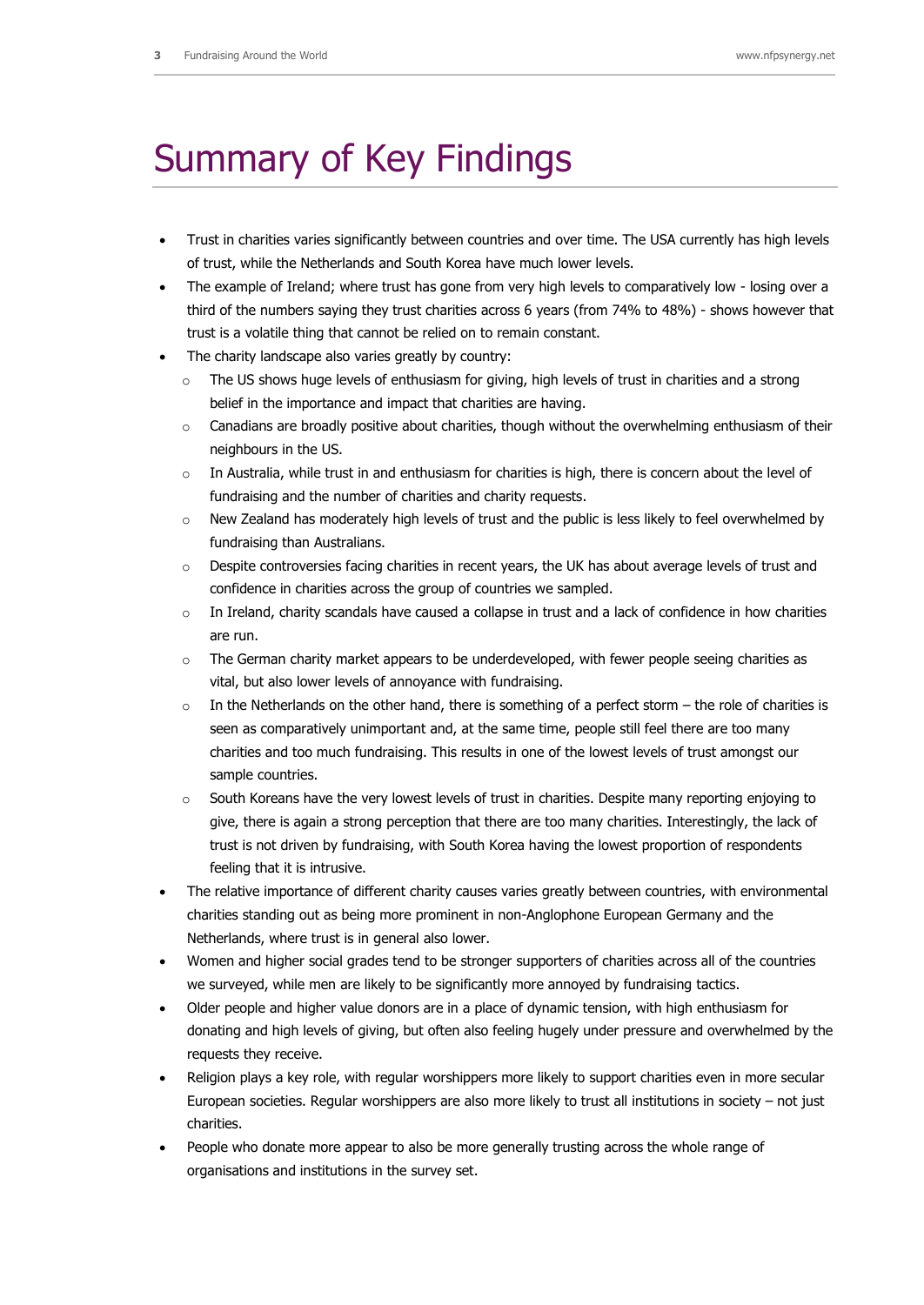Bringing together the factors that drive trust and confidence in charity, we can see distinct segments that vary in their engagement with and trust in charities. Looking at how these differ across each of the target markets can give insight into what is driving or blocking trust in each.

# **Methodology**

The research was conducted through online surveys of 700 respondents in each of the countries, nationally representative by age, gender and region. The survey was available in German in Germany, Dutch in the Netherlands, Korean in South Korea, English & French in Canada, and English elsewhere. A full set of the questions asked is available on request.

Respondents were sourced through the fieldwork provider CINT and the survey was hosted by nfpSynergy. The Irish sample was slightly different in that it was conducted as part of an existing piece of nfpSynergy research – the Irish Charity Engagement Monitor. Thus, unfortunately, there are a small number of questions where results are not directly comparable owing to slight methodological differences. We are confident that the remaining questions are comparable.

For giving levels we asked people verbatim how much they remembered giving to charity across the previous year. We then were able to look at the comparative levels of self-reported giving across the countries and split the respondents into high, medium and low giving levels to compare similar groups across the countries as equally as possible. We have taken the differences we have seen between countries at face value. However these differences maybe down to differences in political/economic issues in the countries surveyed, or a different cycle of charity activity, or even different cultural interpretations of the questions being asked.

A set of charts and tables are available on request for those interested in finding out more.

## **Sponsors**

This report was made possible in part due to the support of our kind sponsors who supported carrying out the research in Germany (DTV), Canada (AFP Toronto) and Australia (FIA and Donor Republic). We are grateful for their generous support. More Strategic funded the research in New Zealand, and nfpSynergy funded the research in South Korea, the USA, the UK and Ireland.



Association of **Fundraising Professionals** Greater Toronto Chapter Donor<br>Republic

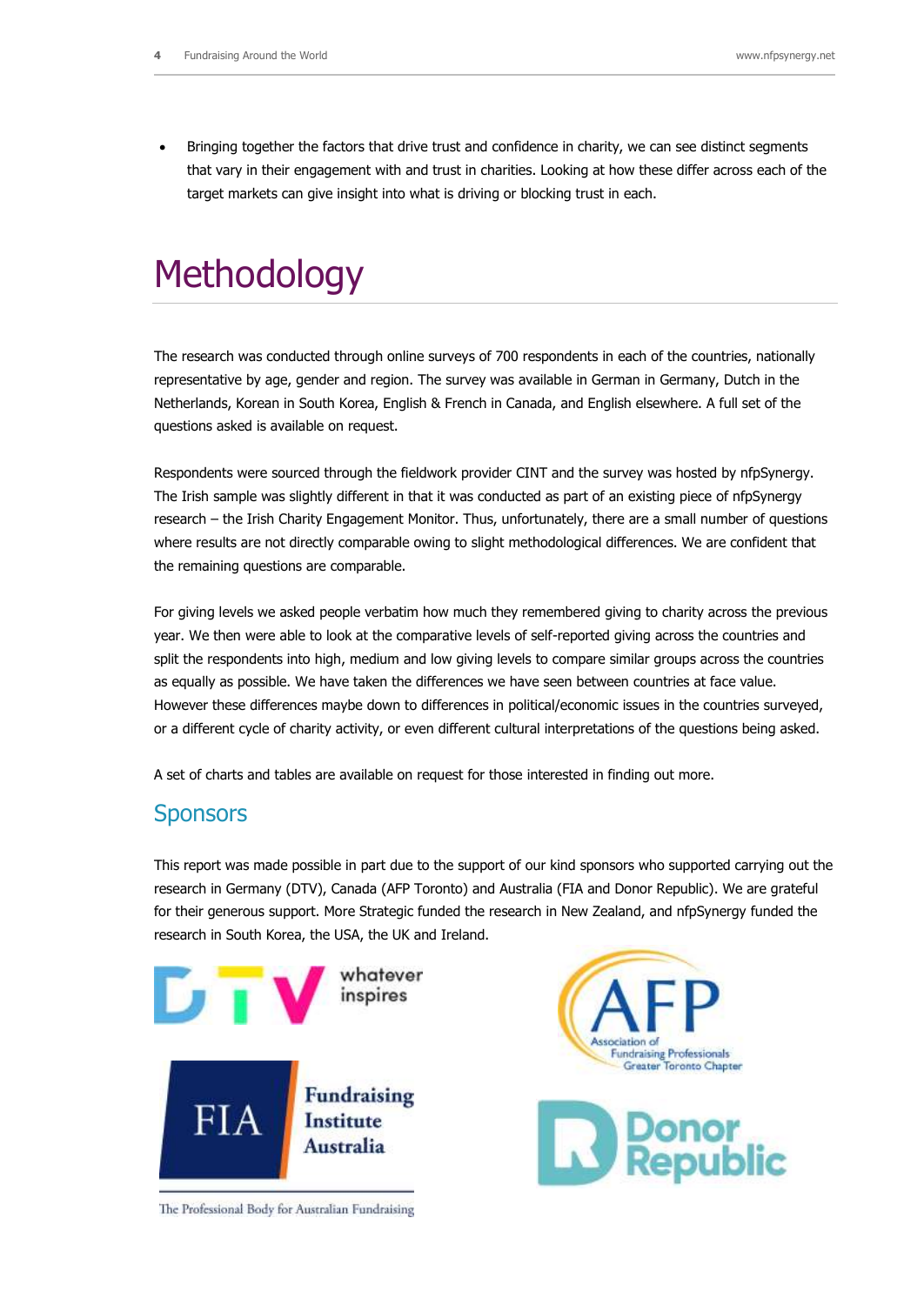# Trust and Confidence in Charities Across the World

## There are huge differences in trust in charities across the world



**Charities** 

**Figure 1: Trust in charities across different countries** 

"Please indicate how much trust you have in each of the following bodies" The small up or down arrows indicate a statistically significant difference from the mean. Base: 6,600 adults 16+, 9 countries | Source: nfpSynergy survey September 2018

In most countries in our sample about half of respondents tended to trust charities "a great deal" or "quite a lot". The striking exceptions were the Netherlands and South Korea – where just 36% and 26% respectively of respondents felt they could trust charities – and the USA, where the figure was unusually high at 56%. While there are a number of factors at play in both cases which are country specific (and which will be explored later in the report), it is interesting to note geographic patterns also. Two of the least trusting countries were both non-Anglophone Northern European countries, suggesting there is a question about the role that charities play in these countries, which retain a stronger role for the state in their social system. Whereas in countries like Ireland, UK, Australia and New Zealand where the last thirty years has seen a withdrawal of the state as the sole provider of social welfare, the function of charities in society is seen to be broader.

It is also useful to look at the ordering of where charities sit among the most or least trusted institutions in a country as in Figure 2 below. Some institutions tend to be highly trusted across all of the countries we surveyed – in most countries the police, armed forces and schools made up the top three most trusted institutions. Others such as political parties tend to be uniformly mistrusted. On the other hand, charities varied more substantially from fourth place in Australia and the UK to eighth in the Netherlands and South Korea. Charities seem to be more vulnerable to changes in public opinion than other institutions.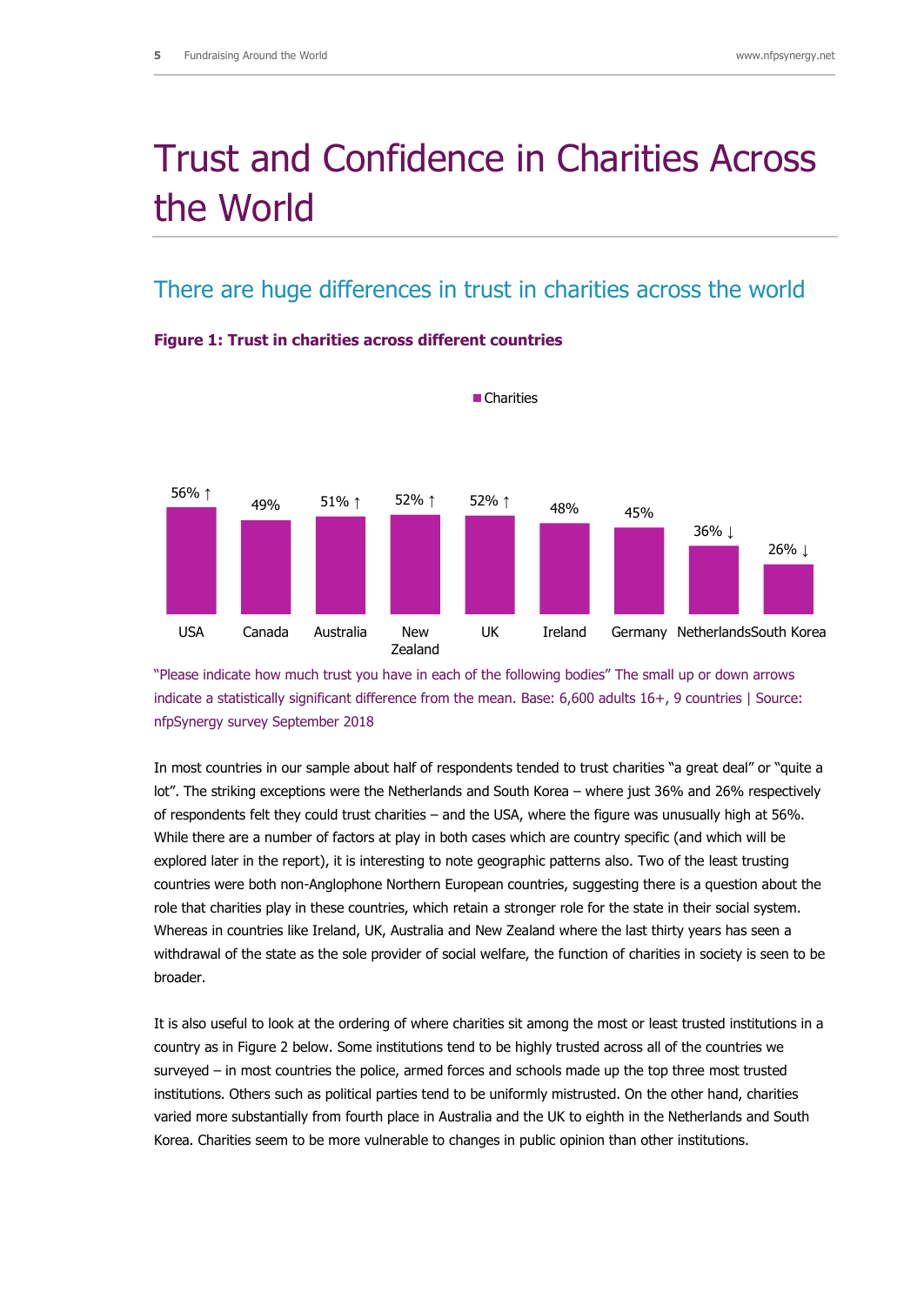

#### **Figure 2: Most and least trusted institutions per country**

"Please indicate how much trust you have in each of the following bodies" **Top 10 for each country** Base: 6,600 adults 16+, 9 countries | Source: nfpSynergy survey September 2018

This is not just a difference that we see between countries, but also one that we see over time within countries as well. Trust in charities in the UK has been highly volatile over the period we have been tracking it, in contrast to high-trust institutions such as the armed forces or low-trust ones such as political parties. However, the place where we have seen the most dramatic shifts in trust has been Ireland. In April of 2012 74% of respondents in our survey said they trusted charities in Ireland. If this had been replicated in this research, Ireland would have been an enormously positive outlier, with far higher levels of trust than even the USA. So what happened to cause this decline shown in Figure 3 below?

#### **Figure 3: Trust in charity sector in Ireland**



Apr 11 Apr 12 Apr 13 Apr 14 Nov 14 Apr 15 Nov 15 Apr 16 Nov 16 Apr 17 Nov 17 Apr 18

"To what extent do you trust each of the following institutions?" **Ranked by 'Up to a point + A great deal'**." Base: 1,000 adults 16+, Republic of Ireland | Source: Irish Charity Engagement Monitor, Apr 18.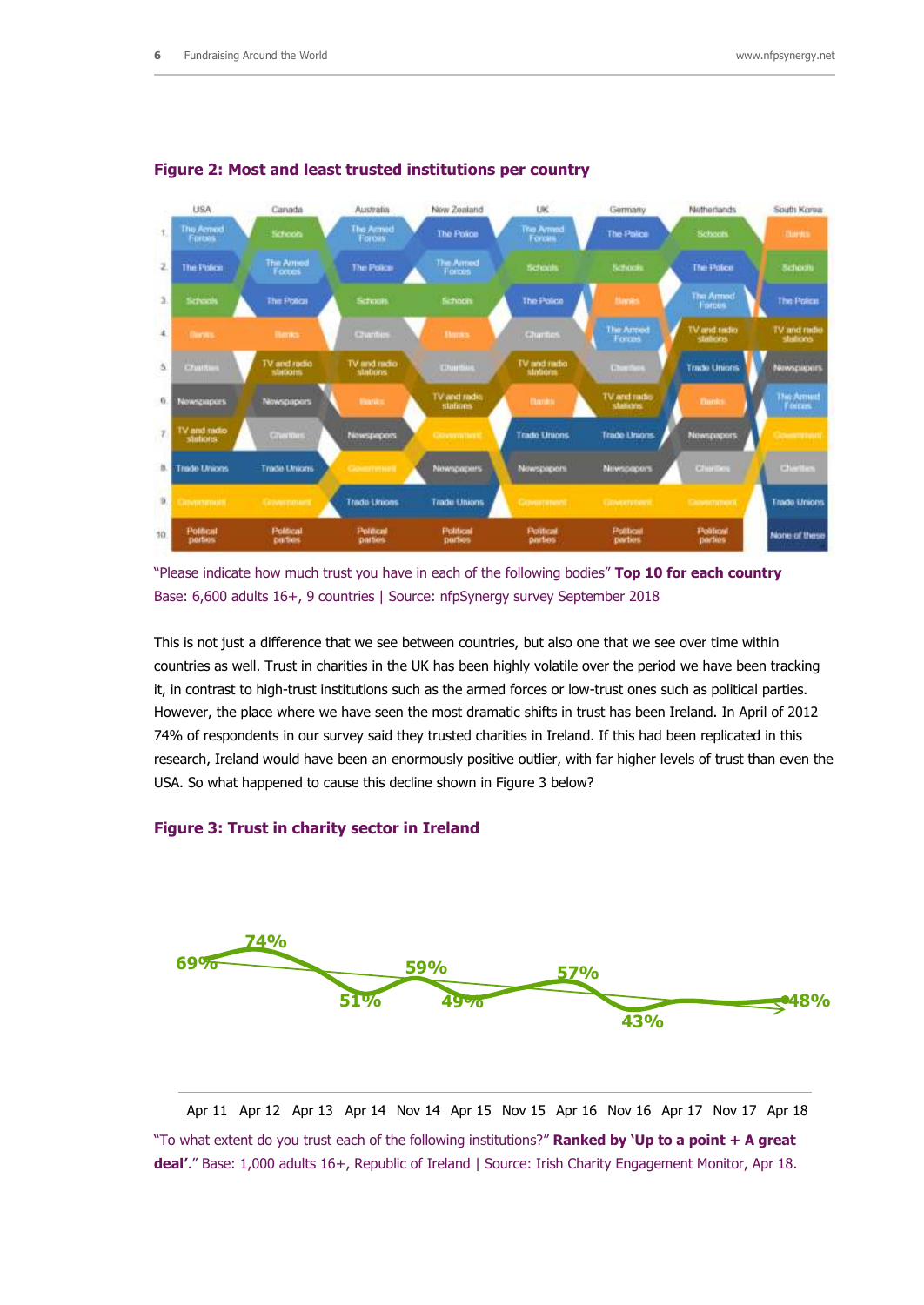43%

69% ↑

 $47\%$   $\downarrow$  50% ↓

The Irish charity sector has been struck by a series of controversies in recent years, particularly in the period from 2013-2016. Several high-profile cases, including situations where state-paid salaries were being "topped up" by charitable donations and one high profile case of serious mismanagement at a suicide prevention charity, caused an extremely negative atmosphere towards charities in Ireland. This triggered a long-term decline in public trust from a high of nearly three quarters of the public trusting charities to the current situation of just under half. There have also been knock-on effects to charitable income, with many Irish charities completely unconnected to the controversies reporting substantial drops in income over this time period. One respondent in an nfpSynergy focus group said that he had only once taken action as a result of seeing something on the news – to cancel two direct debits to unrelated charities after seeing one of these controversies. While in 2012, 74% of respondents in our research reported having given to charity in Ireland in the last three months, this had declined to just 61% in our most recent survey.

The lesson for individual charities is simple – trust in your organisations is not a given and is dependent not just on how the public sees your charity, but how it sees the sector more broadly. It is volatile and highly subject to change. You may well come under scrutiny through no direct fault of your own but through the actions of completely unrelated organisations. Having a strategy in place ahead of time for when negative media attention is drawn to the charity sector in your country could make the difference in the long run.

## What drives trust in charities also varies by country

In carrying out this research we wanted not just to look at how trust varies between different countries, but also dig into the why. What are the factors that drive trust or mistrust in charities in each of these countries? For this reason, we also tested some attitudinal statements about charities and fundraising in each of the countries to explore how cultures of giving varied and to what extent they linked with levels of trust.

The first point to note, from Figure 4 below, is that how good donors feel about giving tends to track well with trust in charities. An overwhelming majority of those from the United States (79%) reported that donating made them feel good, compared to around half in Germany (47%) and the Netherlands (50%). South Korea appear to be an outlier where a high percentage enjoy giving, but with low trust levels as shown in Figure 1. The public in the US are obviously highly enthusiastic about giving and charities there are having success in making donors feel good about their gift.



**Figure 4: Public attitudes to giving requests and those that enjoy giving, by country** 



55% ↑

79% ↑

43%



"How much do you agree or disagree with each of the statements below about charities?" Base: 6,600 adults 16+, 9 countries | Source: nfpSynergy survey September 2018

 $51\%$  ↑  $49\%$  ↑  $47\%$   $44\%$ 

 $70\%$  ↑ 68% ↑ 65% 61% 62%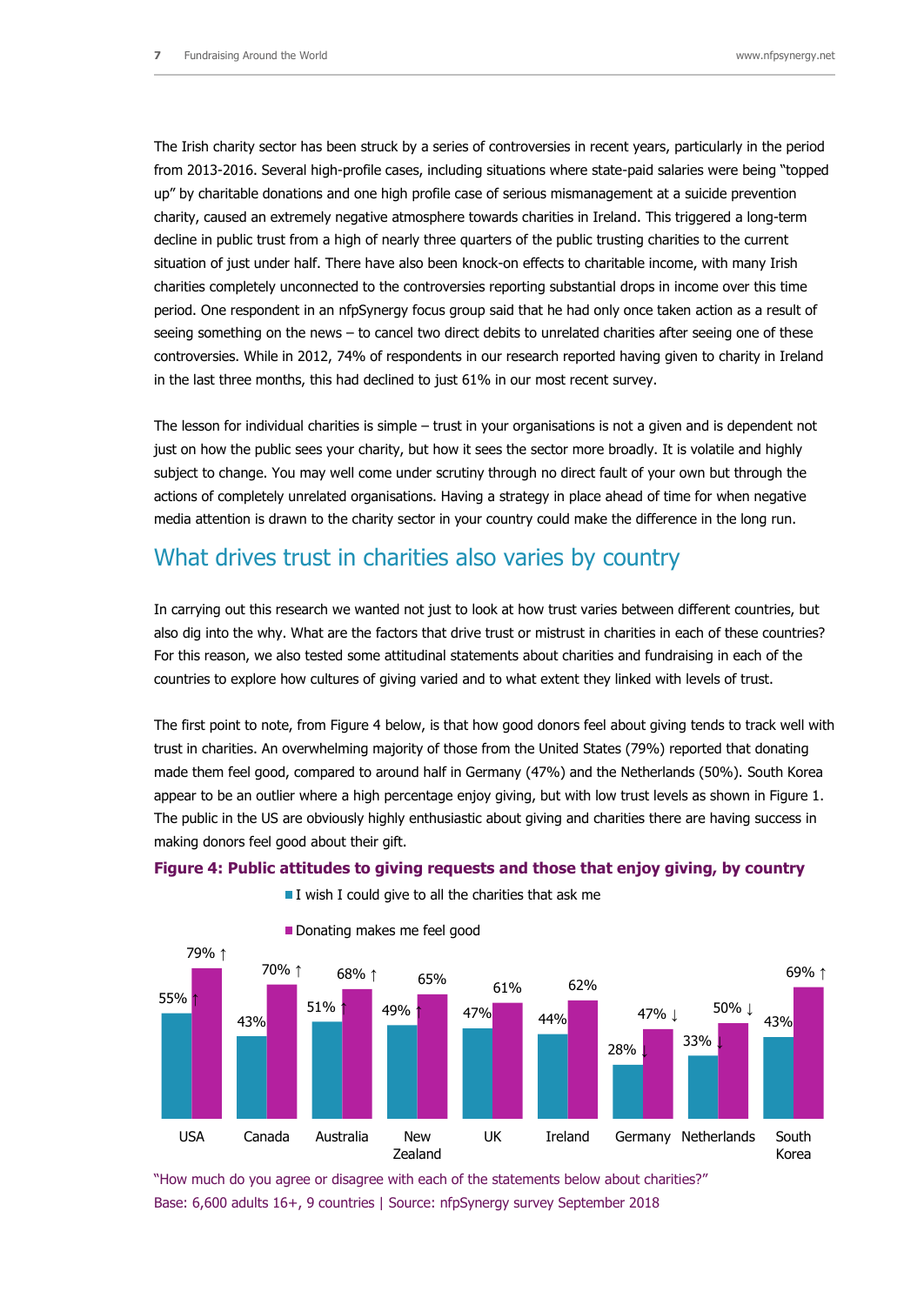A clue as to why this might be comes when we look at how donors feel about impact, as in Figure 5 below. A significantly higher proportion of those from the US are likely to say that they feel charities respect them and keep them informed about where their money goes when compared to other countries. This would imply that charities around the world can learn from the example of American charities in their treatment of donors and in their communication of their impact.

#### **Figure 5: Public who believe that charities make a difference and that they are transparent**



Charities make a real difference

The charities I support keep me well informed about where my money goes

"How much do you agree or disagree with each of the statements below about charities?" Base: 6,600 adults 16+, 9 countries | Source: nfpSynergy survey September 2018

However, it is not just about how charities inform and treat their supporters. At a much more basic level there is also the role that charities are perceived to play in a given society. When asked about this, as in Figure 6 below, we can see that South Korea, Germany and the Netherlands stand out substantially from the other countries in our sample. While in most countries around 70% or more agree that charities play a vital role in society, in Germany this figure is just 57% and it is as low as 50% in Netherlands. This suggests that in a society where charities are seen to have less of a role in how society functions (perhaps owing to higher levels of state action) people feel more ambivalent and less trusting.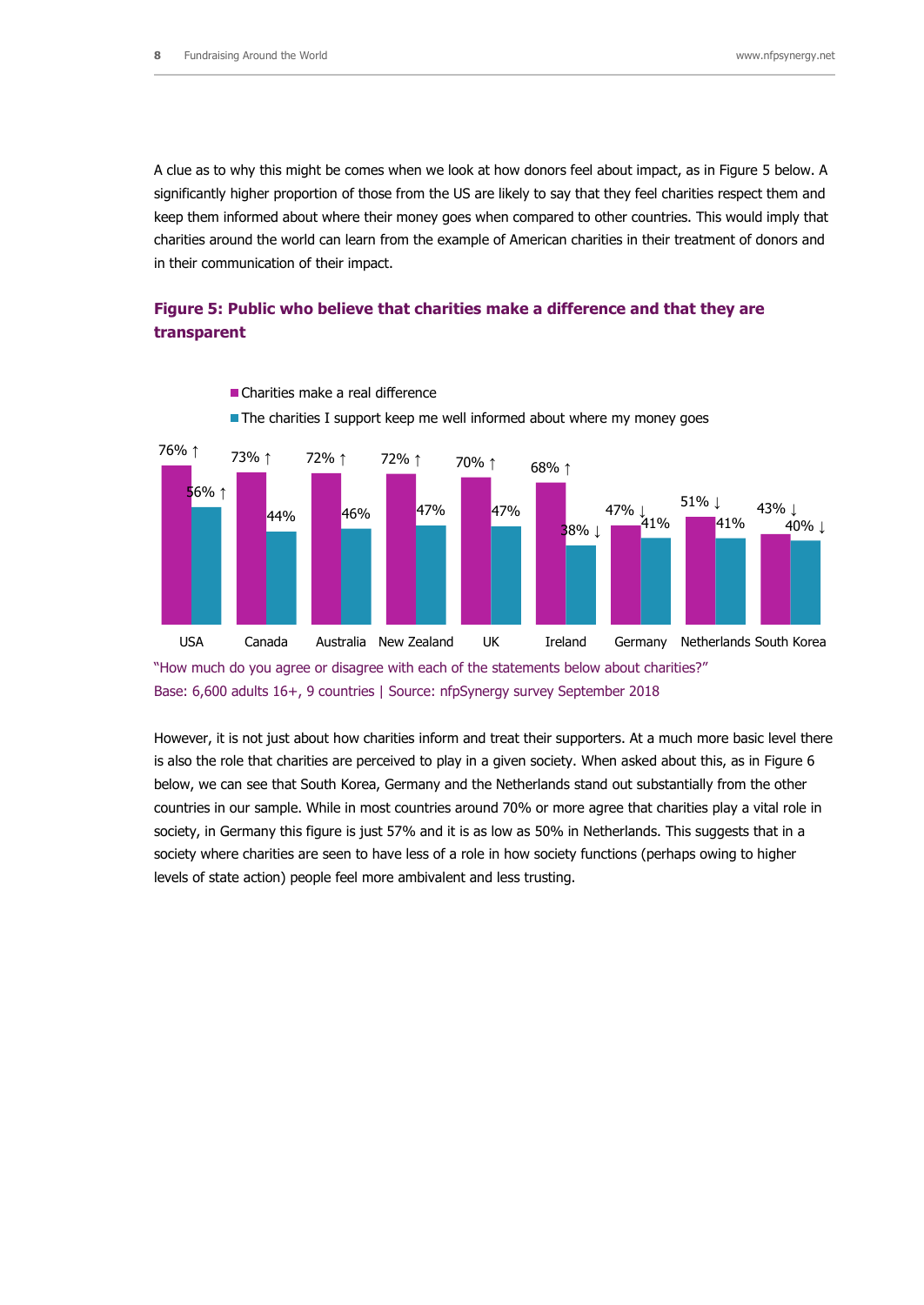

#### **Figure 6: Public who believe that charities are ethical and play a vital role**

"How much do you agree or disagree with each of the statements below about charities?" Base: 6,600 adults 16+, 9 countries | Source: nfpSynergy survey September 2018

Figure 6 also shows the impact that controversies can have on trust. As we have already seen, Ireland has had a striking drop in trust in recent years and this is very much reflected in the levels of confidence that Irish people have in how charities themselves are run. Just 30% of respondents in Ireland believe that charities are ethical and honest, compared to over 50% in the USA, Australia and New Zealand. This is reflected again in Figure 7 below where we can see that just 29% of our Irish respondents believe that charities are well run, compared to an average of 44% across all the countries in our sample.

## **Figure 7: Those who believe charities are well run and those who think there are too many charities**





Charities are well run

**There are too many charities** 

"How much do you agree or disagree with each of the statements below about charities?" Base: 6,600 adults 16+, 9 countries | Source: nfpSynergy survey September 2018

Here we can also see another potential reason for low levels of trust in charities in the Netherlands and South Korea, with nearly two thirds of Dutch people saying that there are too many charities – a striking difference from its Northern European neighbour Germany where just under half of respondents agreed with the same statement.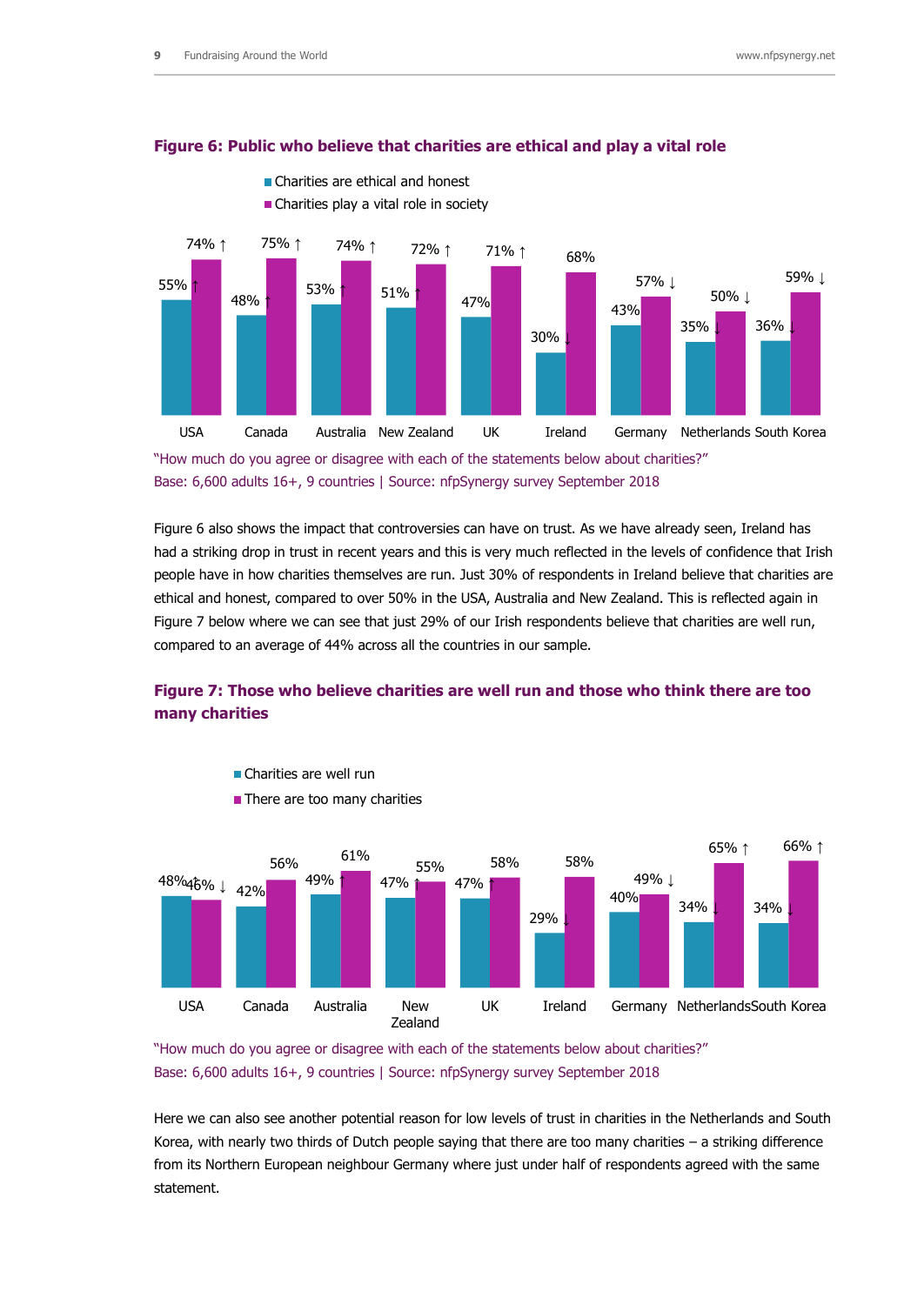We can see a dangerous dynamic at play in the Netherlands and South Korea, where people are simultaneously likely to feel that charities are not that important while also believing there are too many of them. This potentially hostile combination is in contrast to Germany, where while people are not especially likely to believe in the importance of charities, they are also not too bothered about the number of charities in operation, suggesting a more neutral or ambivalent attitude.

Beyond attitudes towards charities generally, we also wanted to explore how attitudes to fundraising differed by country. The results, partially shown below in Figure 8, generally resonate with these countries' overall views towards charities. In the Netherlands for example, we can see that nearly two thirds feel overwhelmed by the number of requests they receive from charities, echoing the feeling in that country that there are too many charities. On the other hand, in Germany, less than one third feel the same way, reflecting a more neutral outlook towards charities.

### **Figure 8: Those who find fundraising aggressive, and those feeling overwhelmed by volume of requests**



"How much do you agree or disagree with each of the statements below about charities?"

Base: 6,600 adults 16+, 9 countries | Source: nfpSynergy survey September 2018

Australia provides an interesting outlier. High proportions believe that fundraising is intrusive (54%) and that they feel overwhelmed (65%). Anecdotally this is consistent with More Strategic's experience from previous surveys of fundraising tactics in Australia, while in strictly statistical terms it is also true that for many charities, using different channels, fundraising is becoming harder and harder with acquisition and retention down, and attrition levels going up. Interestingly, trust levels in charities are still comparatively high in Australia compared to the Netherlands, despite both countries believing that there are too many charities and that fundraising is too intrusive. The crucial difference may be that charities are simply perceived to be more socially important in Australia, with 74% agreeing that they play a vital role compared to just 50% in Netherlands.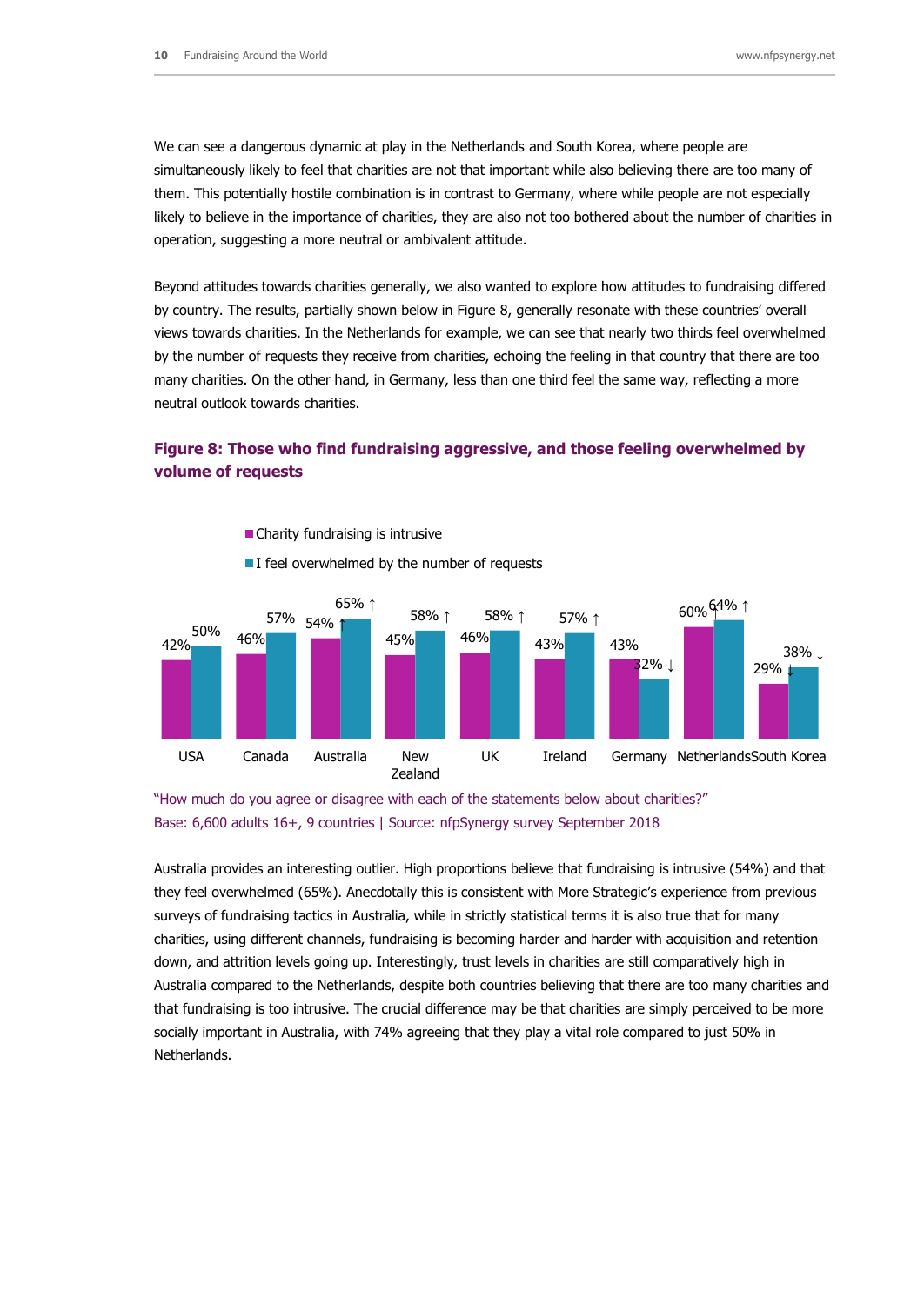Trust may partly be a function of necessity – where charities are seen as a vital element of society, their role may be seen to be have more social 'endorsment' and the public therefore, more inclined to trust them. So, whilst Australian's have an overall high level of trust in charities generally, believe in the value of the role charities play, enjoy donating and would like to give to all the charities who ask; they are similar to the Netherland's public level of agreement when it comes to; agreeing that fundraising is intrusive, that there are too many charities and they feel overwhelmed. This appears to be a dichotomy in attitudes specific to Australia in this set of countries.

Thus, we can see a much more complicated underlying picture than overall trust figures would suggest. In Ireland there has been a sharp decline from a position of warmth. In Germany, there are simply lower levels of positive consideration for charities all round – less contact with fundraising, less belief in the importance of charities and less trust. In the Netherlands, there is a level of suspicion of charities that are seen to be too prevalent without people seeing the importance of their role. In Australia, a higher agreement that there are 'too many charities' along with perceptions that fundraising tactics are 'intrusive' means charities could potentially be risking public positivity and eventually undermining trust - despite the fact levels of trust are presently quite high relatively. We hope that all of these different contexts can provide useful learnings for charities wherever they are based around the world.

# Charitable cause also plays a role

Up until now we have talked about charities in the abstract or as one monolithic group. Of course, this is not how people tend to interact with charities in reality – while some may feel sceptical about charities in general, they might feel warmer towards their favourite charities or towards charities working in a specific area. We know that in the UK and Ireland trust in organisations working in different fields varies hugely, as we can see in Figure 9 below. In general, overseas charities are significantly less trusted than those working in other fields. Other research from nfpSynergy suggests that campaigning organisations are also less trusted than more service delivery oriented organisations.



#### **Figure 9: Trust in different areas of the charity sector**

"Below is a list of different charity sectors. Please indicate, by ticking in the appropriate column, how much trust you have in charities working in each of the sectors."

Base: 1,000 adults 16+, Republic of Ireland | Source: Irish Charity Engagement Monitor, Apr 18, nfpSynergy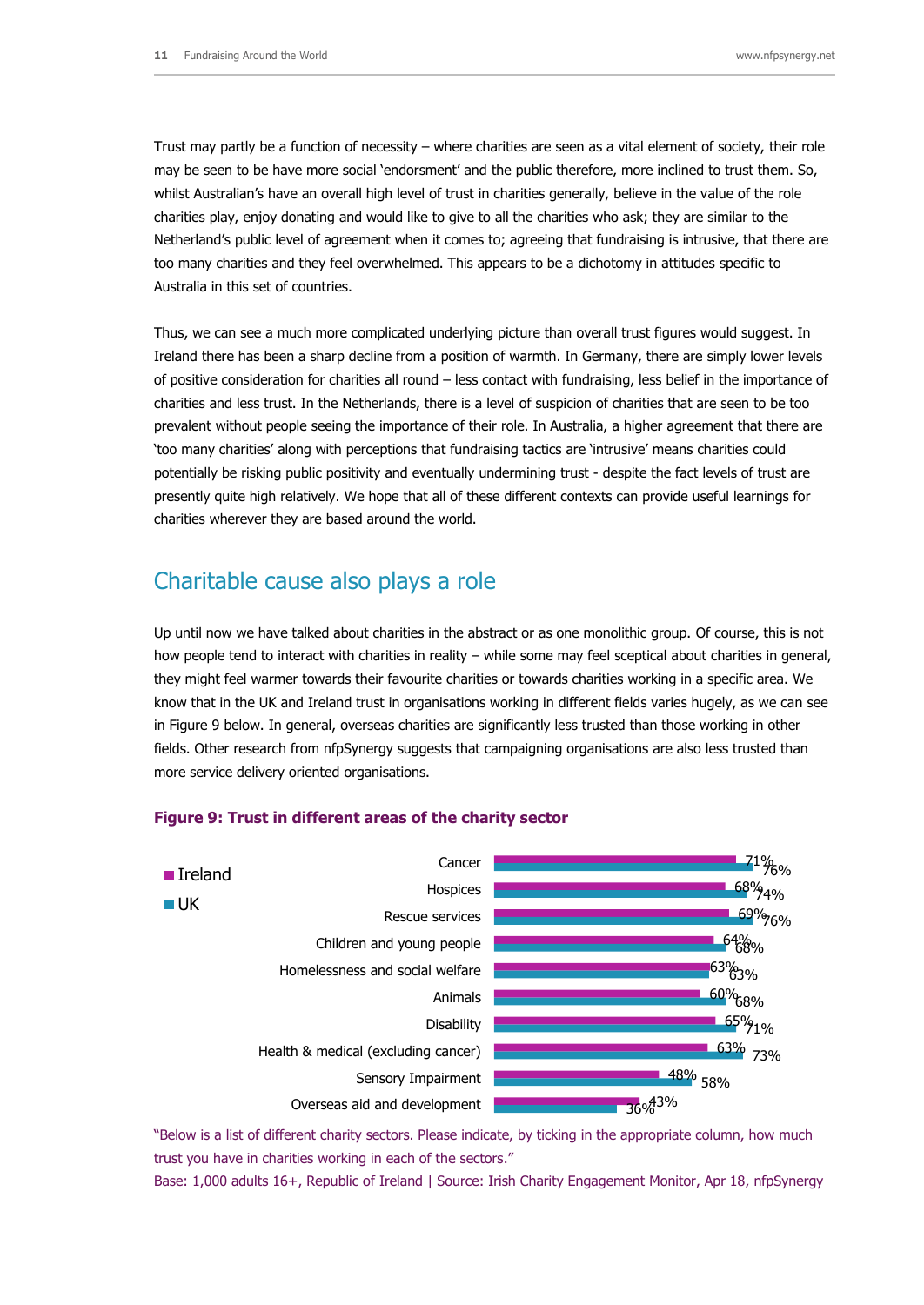For this reason, we thought it would be interesting to explore how favourite cause varied between countries. Would those countries with a greater preponderance of overseas or campaigning style organisations also have lower trust in charities overall? There was some evidence to suggest this might be true, with environmental charities being significantly more prominent in Germany and the Netherlands, as in Figure 10 below, both countries where overall trust is lower as seen in Figure 1.

### **Figure 10: Those selecting environment and overseas charities as working in their favourite causes**



<sup>&</sup>quot;When you think about your favourite charities, which category do they fall into?" Base: 6,600 adults 16+, 9 countries | Source: nfpSynergy survey September 2018

Interestingly though, there was a substantial level of similarity between countries overall. Cancer tended to be the most popular cause in most countries (with the exception of the USA and especially South Korea and Germany), while Children/young people was often the second most popular cause for favourite charities, with animals also tending to be high on the list. The full list of favourite causes is replicated below in Figure 11. This is an area that we would be keen to explore more of in order to understand how the landscape of the most popular charities varies in other countries around the world. It's also interesting to note that in a country like South Korea, where overseas development charities are amongst the largest and best known, as a cause it is not that popular. Equally interesting is how Armed Forces are very popular in the USA and the UK, but not Canada, NZ or Australia, despite the shared military history in many of the twentieth century's major armed conflicts.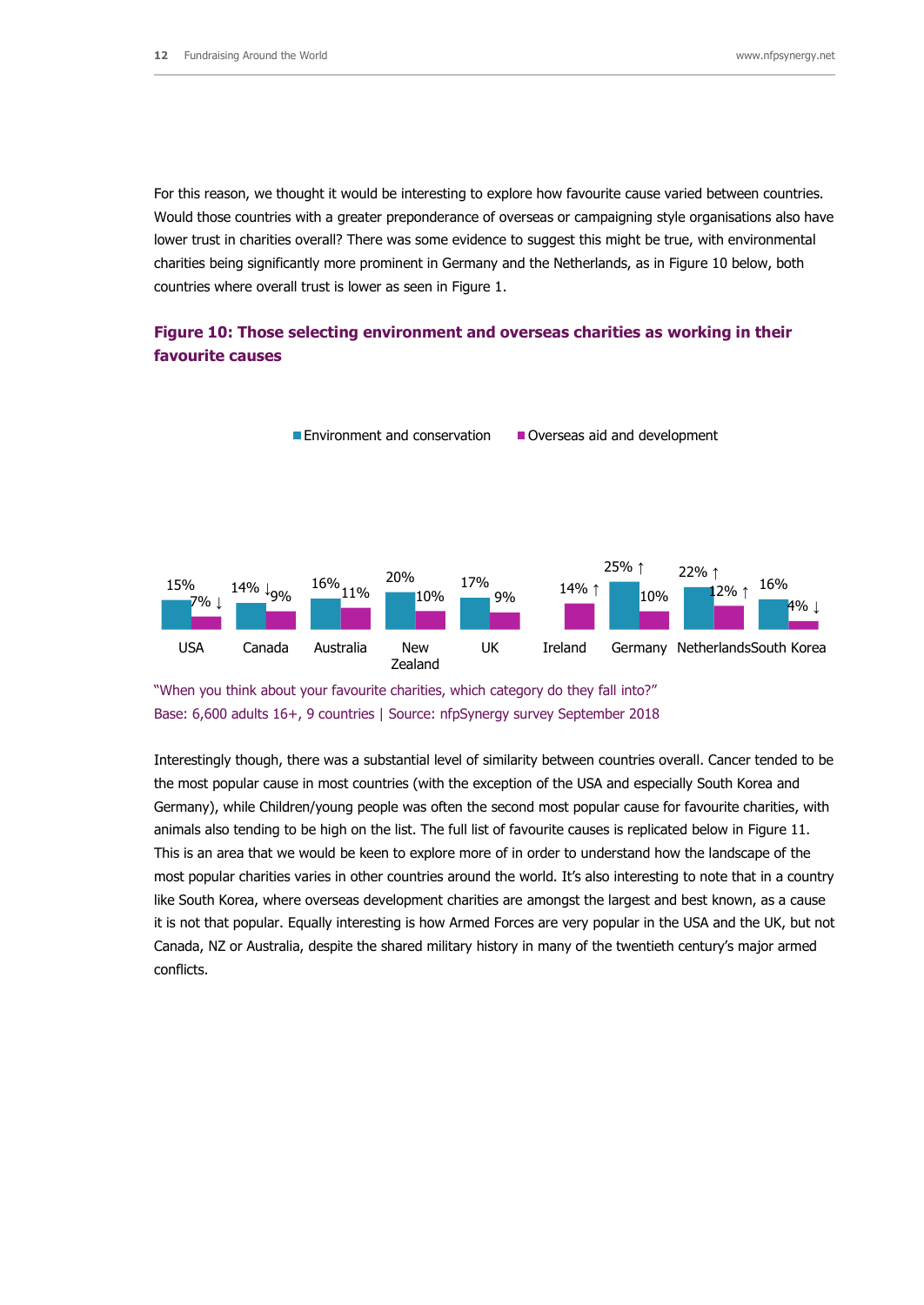### **Figure 11: Favourite causes per country**

|                                                   | <b>USA</b> | <b>Canada</b> | <b>Australia</b> | <b>New</b><br><b>Zealand</b> | <b>UK</b> | <b>Germany</b> | <b>Nether-</b><br>lands | <b>South</b><br><b>Korea</b> |
|---------------------------------------------------|------------|---------------|------------------|------------------------------|-----------|----------------|-------------------------|------------------------------|
| <b>Cancer</b>                                     | 29%        | 42%           | 40%              | 40%                          | 46%       | 17%            | 51%                     | 6%                           |
| <b>Children and young people</b>                  | 38%        | 41%           | 35%              | 39%                          | 32%       | 30%            | 27%                     | 44%                          |
| <b>Animals</b>                                    | 34%        | 29%           | 32%              | 35%                          | 35%       | 30%            | 31%                     | 15%                          |
| <b>Health and medical</b><br>(excluding cancer)   | 21%        | 33%           | 23%              | 26%                          | 25%       | 12%            | 33%                     | 11%                          |
| <b>Homelessness and social</b><br>welfare         | 28%        | 24%           | 29%              | 23%                          | 19%       | 17%            | 9%                      | 16%                          |
| <b>Environment and</b><br>conservation            | 15%        | 14%           | 16%              | 20%                          | 17%       | 25%            | 22%                     | 16%                          |
| <b>Rescue services</b>                            | 18%        | 12%           | 17%              | 28%                          | 17%       | 19%            | 11%                     | 9%                           |
| <b>Disability</b>                                 | 20%        | 13%           | 19%              | 23%                          | 17%       | 13%            | 14%                     | 19%                          |
| <b>Hospices</b>                                   | 8%         | 6%            | 6%               | 22%                          | 25%       | 13%            | 6%                      | 4%                           |
| <b>Older people</b>                               | 16%        | 10%           | 11%              | 13%                          | 15%       | 11%            | 15%                     | 19%                          |
| <b>Armed Forces / Veterans</b>                    | 23%        | 8%            | 10%              | 8%                           | 21%       | 3%             | 3%                      | 6%                           |
| <b>Religious</b>                                  | 21%        | 12%           | 11%              | 13%                          | 6%        | 6%             | 8%                      | 13%                          |
| <b>Overseas aid and</b><br>development            | 7%         | 9%            | 11%              | 10%                          | 9%        | 10%            | 12%                     | 4%                           |
| <b>Dementia</b>                                   | 6%         | 7%            | 9%               | 10%                          | 15%       | 7%             | 13%                     | 8%                           |
| <b>Refugee and Asylum seeker</b><br>organisations | 6%         | 4%            | 9%               | 7%                           | 5%        | 8%             | 9%                      | 9%                           |
| <b>Sensory Impairment</b>                         | 3%         | 2%            | 5%               | 6%                           | 6%        | 4%             | 5%                      | 3%                           |
| <b>Indigenous people's issues</b>                 | 6%         | 4%            | 7%               | 4%                           | 2%        | 3%             | 2%                      | 2%                           |

"When you think about your favourite charities, which category do they fall into?"

Base: 6,600 adults 16+, 9 countries | Source: nfpSynergy survey September 2018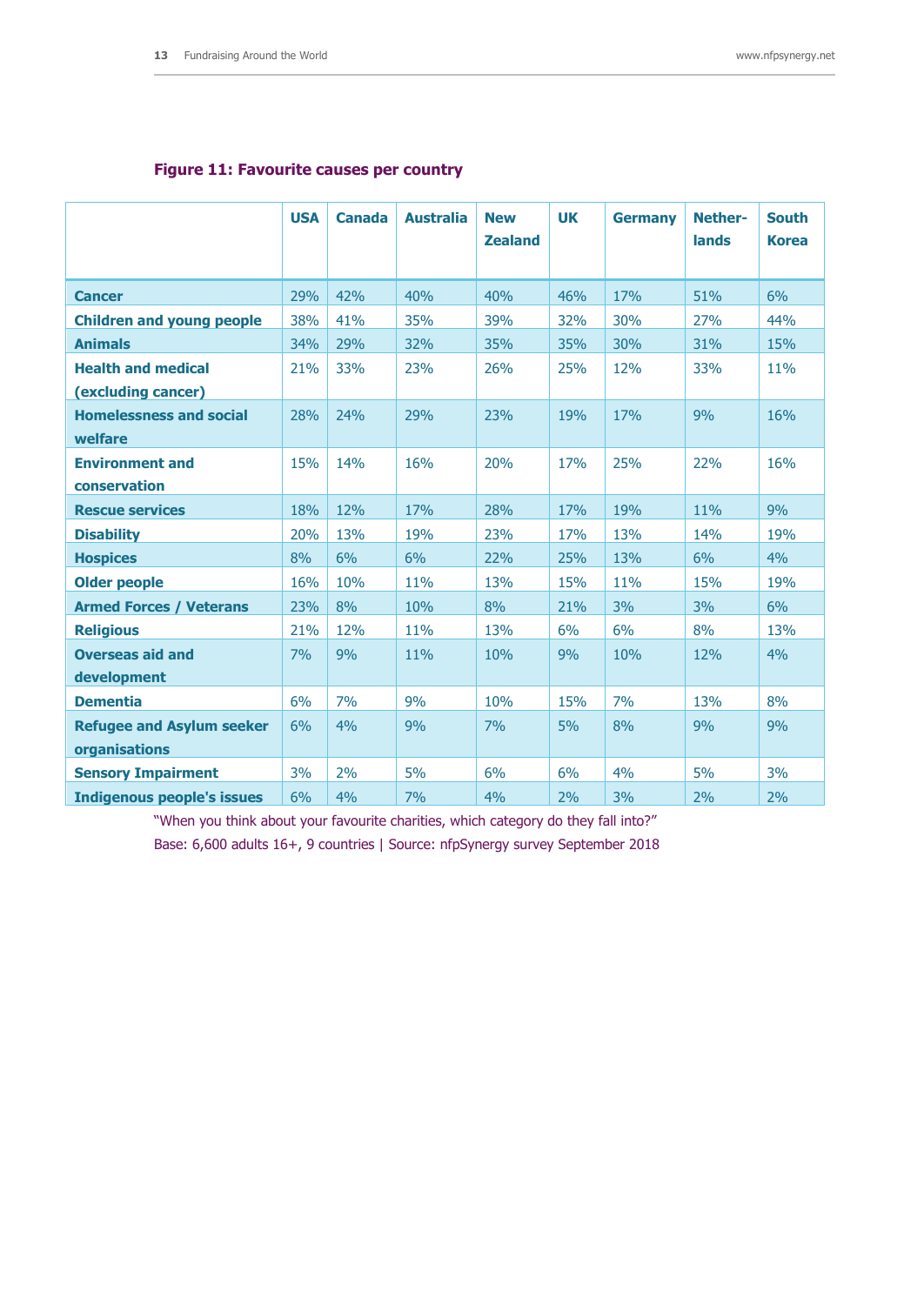## Donors and worshippers are more trusting

Of course, just as charities are not homogenous, neither are the public in any of these countries. Different sub-groups of the population have different relationships to charities and giving, and indeed we were able to notice that there were some differences that held out across the board, regardless of country. For example, regular worshippers (those who regularly attend a religious service of any kind) tended to be more trusting not just of charities, but of every single institution that we asked people about (see Figure 12 below).

#### **Figure 12: Trust per institution for Regular and non-regular worshippers**



"Please indicate how much trust you have in each of the following bodies" Base: 6,600 adults; Regular Worshipper "Yes" 1,788, "No" 4,512, "Not sure" 346, 16+, 9 countries | Source: nfpSynergy survey September 2018

This is an important insight into the minds of charity supporters – not only are they more likely to be religious than the population as a whole, across every country that we surveyed, but they are just more trusting of institutions more generally.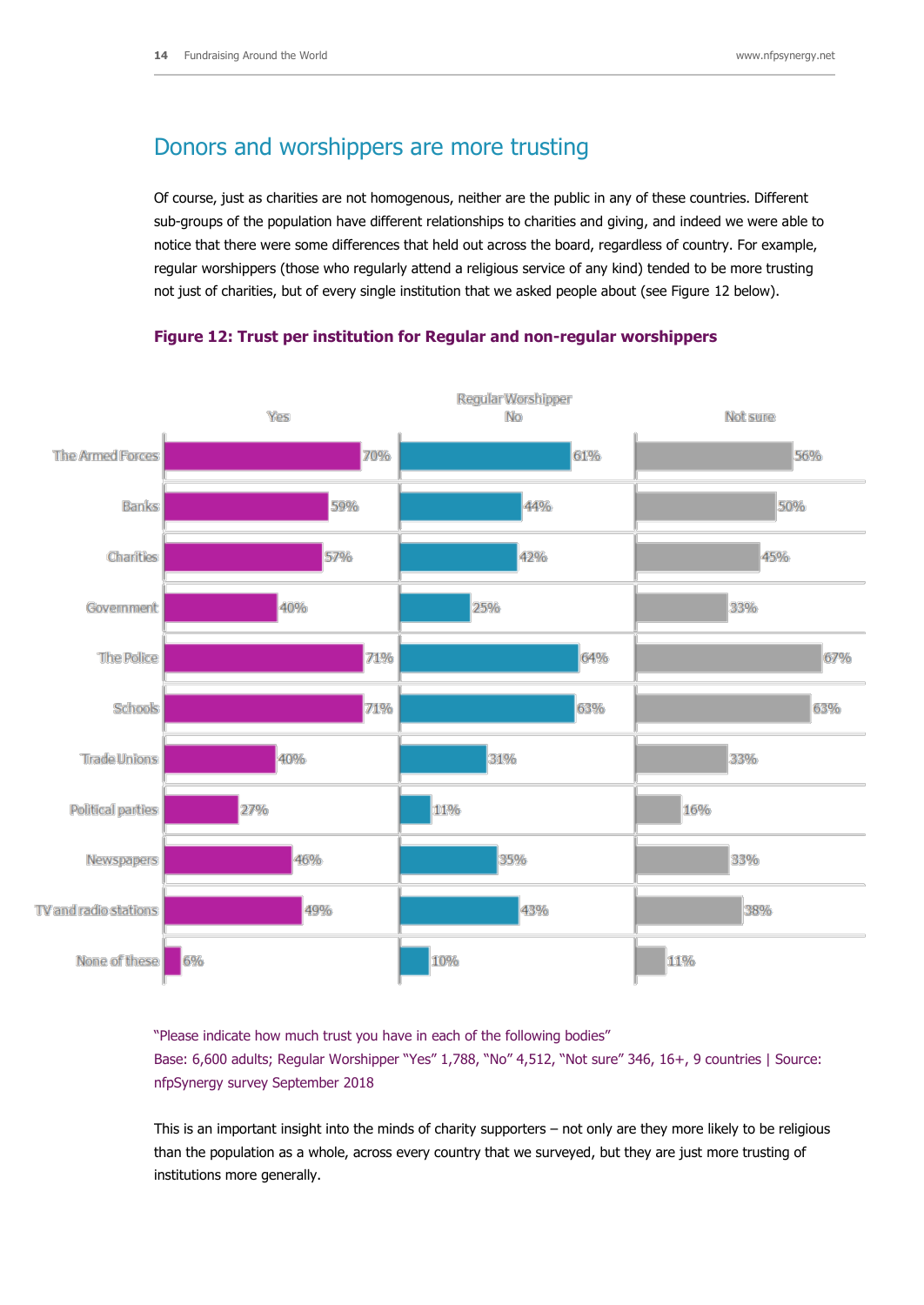People who support charities also appear to be by nature more trusting and perhaps likely to feel a higher level of belonging and involvement in society when compared to those who are not as strong in their support of charities. This can also be seen in Figure 13 below where we look at trust in different institutions broken out by self-reported donation value. In the context of the growing wave of populism internationally, this result is instructive – those who are supporting charities are more likely to feel part of the "in group" in society and feel that society works and is working for them.



#### **Figure 13: Trust per institution by self-reported donation value**

## "Please indicate how much trust you have in each of the following bodies" Base: 6,600 adults 16+, 9 countries | Source: nfpSynergy survey September 2018

There were also substantial gender differences across the board, with men more likely than women to say that fundraising made them feel uncomfortable or was intrusive, and less likely to say that donating made them feel good or that charities played a vital role in society. Similarly, higher social grades (those working in more senior managerial or white-collar jobs) tended to place more emphasis on the role that charities play in society and were not especially more likely to be put off by fundraising.

Perhaps the demographic category with the most interesting dynamic was age. Older people were (as most charities would expect) more likely to be recent donors (to have given in the last three months) and also to be higher value donors. However, in general they were less enthusiastic about charities than younger people. On average, 55% of 16-24-year olds in our samples trusted charities compared to just 44% of over 65s. 54% of 16-24 year olds felt that charities were ethical and honest compared to just 35% of over 65s.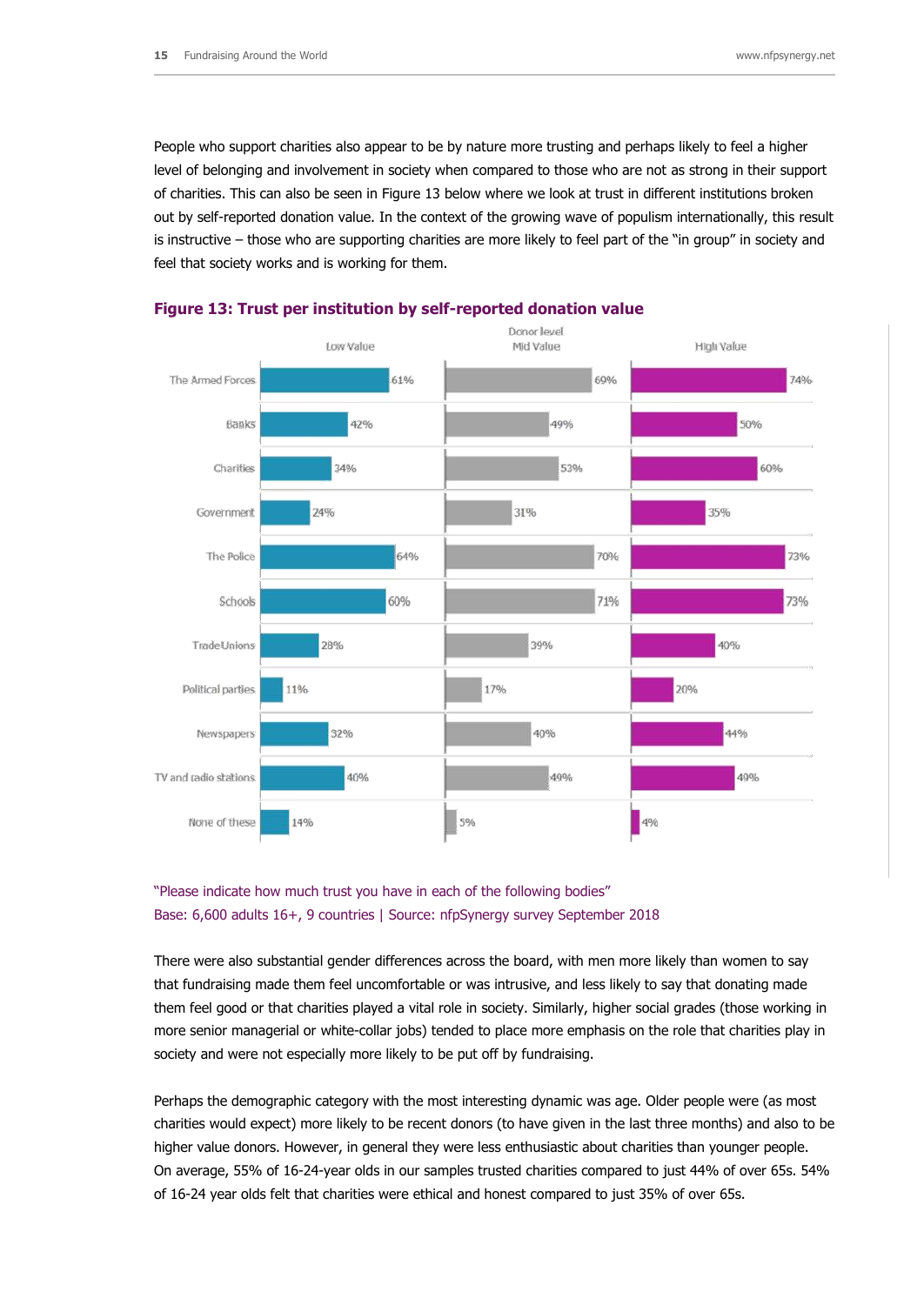Perhaps some of the explanation for this can be seen in the tension older people feel around fundraising. Although they are more likely to say that they feel overwhelmed by the number of requests they receive, they are also more likely to say that they wish they could give to all the charities that ask them. This suggests that there is a strong dynamic tension at play – older people and high value donors do feel good about donating and wish they could do it more, but are currently feeling under too much pressure from charities to do so.

# Segmenting the public by trust

Ultimately then we wanted to bring together all of the factors that drive trust and confidence in charities and use them to build attitudinal segments to see how these compared across countries. In doing so, we started by looking at what factors were most important in driving whether respondents felt they trusted charities or not. We did so by using a type of regression analysis known as relative importance analysis. This allowed us not just to identify whether something was relevant or not in determining trust levels, but also how important it was compared to other factors. The results are shown in Figure 14 below<sup>1</sup>. Interestingly, the most important factors we can see are whether a respondent sees charities in general as ethical, honest and well run. By contrast, charities making a real difference or playing a vital role in society are of secondary importance. This underlines the importance of hygiene factors around transparency and government in driving overall levels of trust – if you want to be trusted it is not enough to show the importance of the work you are doing (though this is significant), you also need to convince people you are well run and honest.



#### **Figure 14: Most important factors driving trust**

"Please indicate how much trust you have in each of the following bodies" Base: 6,600 adults 16+, 9 countries | Source: nfpSynergy survey September 2018

-

This may well go some way to explaining why trust in charities in Ireland has fallen so dramatically compared with the UK. In Ireland the most high profile public scandals have been around un-ethical and dishonest behaviour whilst in the UK the criticisms have been more focussed on fundraising practice and charity governance.

 $<sup>1</sup>$  The numbers themselves are relative importance expressed in percentages – based on our driver analysis a</sup> high positive number means that factor is strongly and positively associated with trust, while a high negative number means the factor is strongly and negatively associated with trust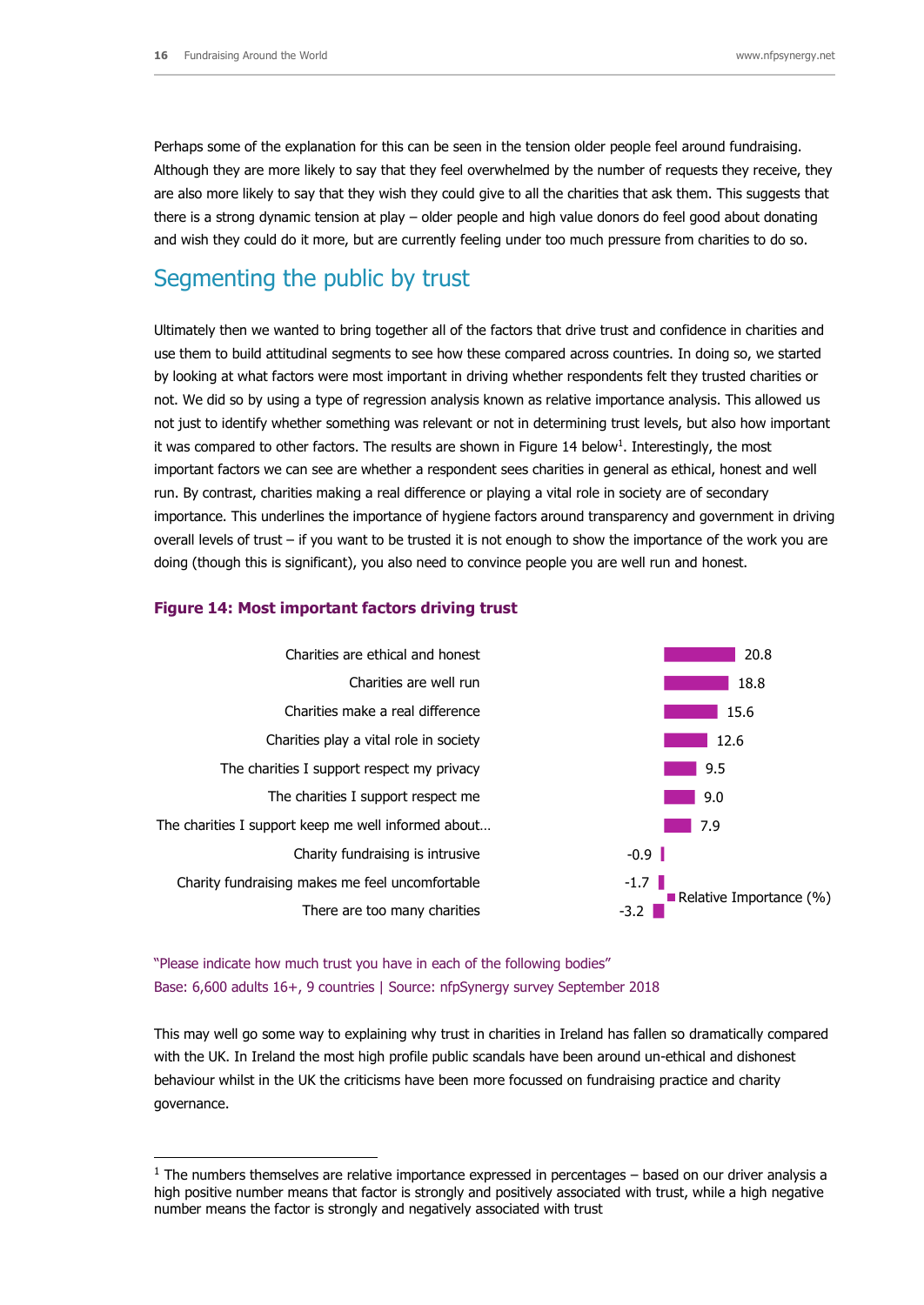Having understood this, we were then able to look at different segments defined by their trust in charities and the factors that drive confidence, using a model originally designed by More Strategic using Australian public and donor data. Broadly speaking the model divides the public into Charity Doubters (Sceptics, Trapped and Neutrals) and Charity Believers (Conflicted, Compassionate, Occasional and Visibles).

Using this model, originally linked to transactional donor behaviour data, we know that these trust-driven segments differ strongly in their donation values, with more trusting Believer segments giving significantly higher on average than Doubter segments.

The Seven segments split out as follows:

#### **Charity Doubters:**

**1 - Sceptics**- Have minimal belief in the value of charities and the importance of their role in society. Although they will still support charities they are unlikely to engage deeply or be committed donors.

**2 - Trapped** - This segment has other priorities in life and feel too under pressure financially to give. This segment is younger and is over-committed to family, career and lifestyle. They do see the value in charities and trust them, so they do want to give but feel they can't at this time.

**3 - Neutrals** - Is probably the most interesting group within the Doubters. They have belief in charities and are likely to agree they play a positive role, but they do not seem to be convinced enough to engage. They are an audience that charities don't seem to be reaching at present through existing channels and activities.

#### **Charity Believers:**

**4 - Conflicted -** This is the older trusting donor group; They want to give to all who ask and therefore have a tendency to feel overwhelmed as a group - being asked by multiple charities in certain markets as the 'traditional supporters'.

**5 - Compassionates** - Driven by empathy and values to commit and engage with many causes, they are more likely to support causes across the board; particularly animals, children and poverty alleviation. In Australia the second most valuable segment by individual and overall value of giving.

**6 - Occasional -** These are the uncommitted charity supporters. They give generously but are not necessarily loyal or engaged.

**7 - Visibles -** Overall a very positive group. High levels of Trust and lower levels of resistance to fundraising. They feel good through giving and being 'seen to give'. They are high profile supporters and contain event participants and others who share the knowledge of their generosity.

As we can see below in Figure 15, segment membership differs significantly by country. The USA, with its high levels of trust and enthusiasm for charities has the highest proportion of believer segments of any country, particularly over-indexing for Compassionates and Visibles. Australia also has a larger group of Visibiles and New Zealand a larger group of Compassionates. Both Germany and Ireland have high proportions of neutrals – but likely for different reasons. Where Germans are likely to have always felt neutral about charities, tending to have less contact than those in other countries, and seeing the role of charities as less important, Irish people are probably more likely to have moved in recent years towards being neutral, having previously been believers. Similarly Ireland has higher levels of Occassionals possibly suggesting that people have withdrawn from more committed relationships. The Netherlands has the highest proportion of sceptics, reflecting low levels of trust and a degree of negativity towards charities.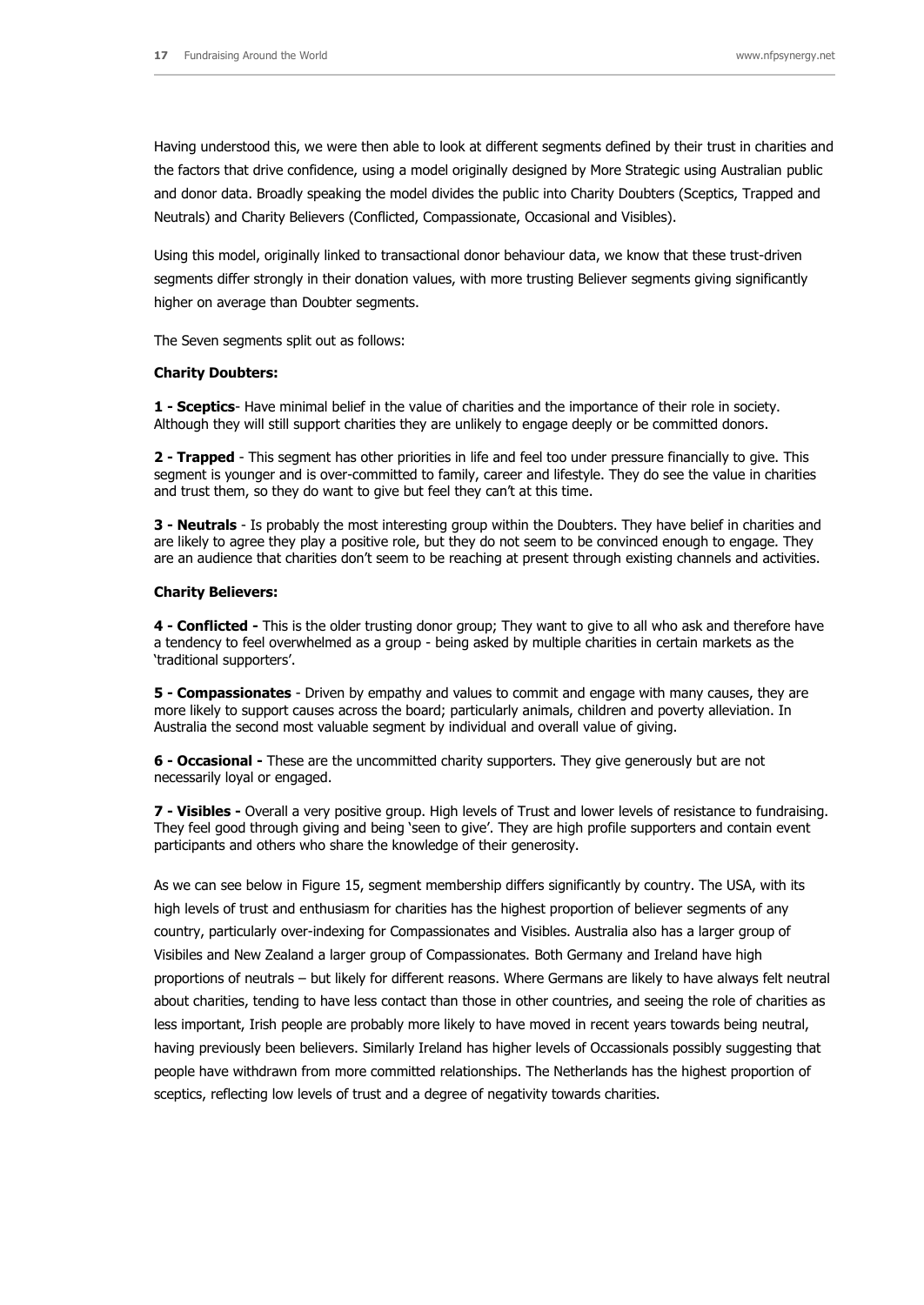

#### **Figure 15: Segment membership by country**

Base: 6,600 adults 16+, 9 countries | Source: nfpSynergy survey September 2018

# Eight ways to use this data

## At the national level

- Persuade people that charites are well run, and ethical and honest. They appear to be precursors of trust and in turn engaging with charities and giving.
- Persuade people that charities play a vital role in society and make a difference. It's no good being trusted if nobody thinks charities do anything useful.
- Understand how people view fundraising and the number of charities. If it is seen as intrusive and charities as too numerous, that needs to be addressed with clear communications (but this is not enough alone to boost the reputation and income of charities).
- Analyse the attitudes of a population by the different segments and their attitudes. A country with high levels of neutrals and occasionals will need a different set of communications from charities to one with high levels of compassionates and visibles.

### At the charity level

- Ask the same questions we ask of the general public in each of these countries of your own supporters to see how they differ or are similar to the norms (contact us for the questions).
- Use our future surveys to measure the awareness of your own charity in the different countries where you work – a service we hope to introduce in 2019.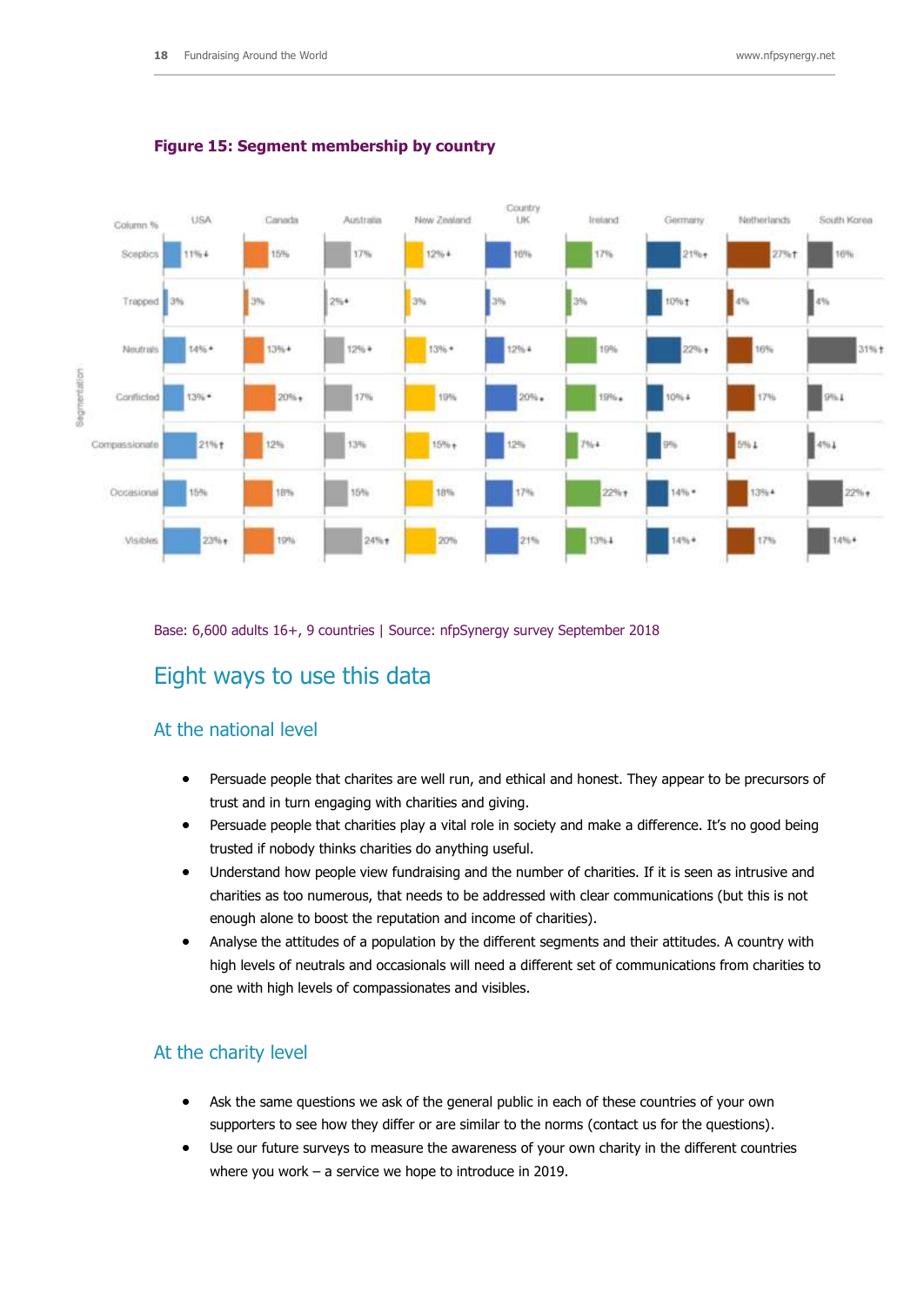- Know how popular your cause is if a cause isn't naturally popular in a country then the messages about how well run, how ethical, how much difference the charity makes, and how vital its work is become even more important.
- Know who your audiences are this data shows how there are strong demographics differences (and similarities) between countries. So use this information to help target in your country.

## What next?

We hope you have found this year's findings useful and enlightening. We are always looking to explore new areas and would be particularly interested in adding new countries to the research in order to make this a more truly global study. We are grateful to our sponsors for their assistance in reaching our current nine countries – if you are interested in sponsoring any other country for inclusion in any future research, please do get in touch with either Cian [\(cian.murphy@nfpsynergy.net\)](mailto:cian.murphy@nfpsynergy.net) or Gavin [\(gavin@morestrategic.com.au\)](mailto:gavin@morestrategic.com.au) and let us know!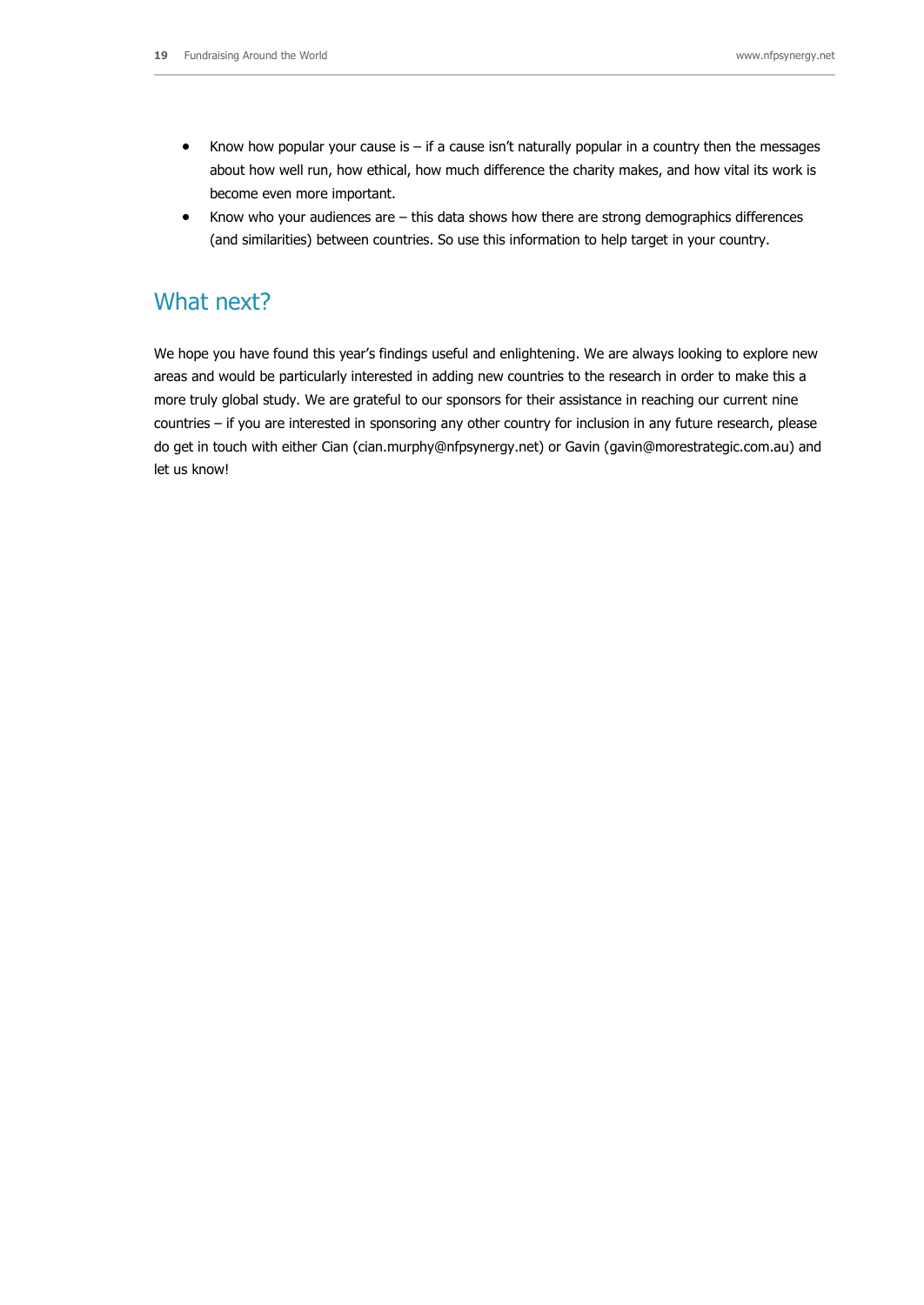# About nfpSynergy

### **nfpSynergy is a research consultancy that aims to provide the ideas, the insights and the information to help non-profits thrive.**

We have over a decade of experience working exclusively with charities, helping them develop evidencebased strategies and get the best for their beneficiaries. The organisations we work with represent all sizes and areas of the sector and we have worked with four in five of the top 50 fundraising charities in the UK.

We run cost effective, syndicated tracking surveys of stakeholder attitudes towards charities and non-profit organisations. The audiences we reach include the general public, young people, journalists, politicians and health professionals. We also work with charities on bespoke projects, providing quantitative, qualitative and desk research services.

In addition, we work to benefit the wider sector by creating and distributing regular free reports, presentations and research on the issues that charities face.

## About More Strategic

**As strategic marketing consultants over the last decade More Strategic has built a wealth of understanding around why people engage with not-for-profit organisations as customers, donors, volunteers and campaigners.** 

During that time, we have conducted over 80 quantitative and qualitative research projects ranging from light touch qualitative insights and feedback to detailed segmentation modelling for a range of clients. We have also worked in numerous not-for-profit sectors with clients around advocacy, campaigning and even customer engagement. In addition we have conducted our own cross-sector research into Trust and Confidence, why donors stop, peer-to-peer fundraising drivers and the National Disability Insurance Scheme.

Through our work, we have developed a broad understanding of what motivates engagement with causes and campaigns; What drives trust and confidence in charities and why people are loyal to their favourite charities. We use our research insights and data analysis to inform our work helping not-for-profits have greater support and therefore greater impact.

Please do contact Cian Murphy or Gavin Coopey with any queries or questions or expressions of unmitigated delight or horror on [cian.murphy@nfpsynergy.net](mailto:cian.murphy@nfpsynergy.net) or [gavin@morestrategic.com.au](mailto:gavin@morestrategic.com.au)